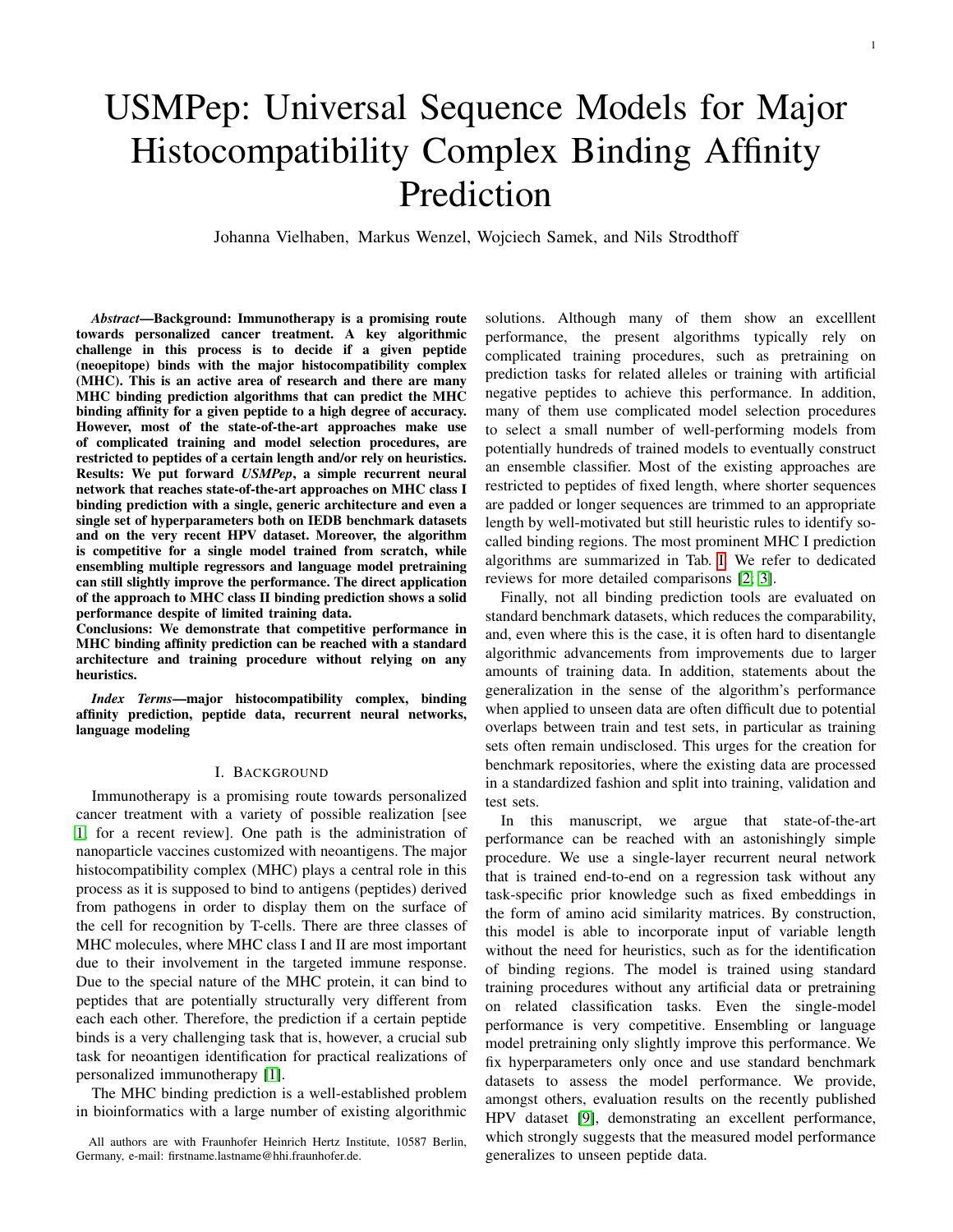<span id="page-1-0"></span>

| Architecture              |                                                                                                                                                                                          |  |  |  |  |  |  |
|---------------------------|------------------------------------------------------------------------------------------------------------------------------------------------------------------------------------------|--|--|--|--|--|--|
| SMMPMBEC [4]              | One-hot encoding, linear model (scoring matrix)                                                                                                                                          |  |  |  |  |  |  |
| consensus [5]             | Linear model (scoring matrix), median rank as prediction                                                                                                                                 |  |  |  |  |  |  |
| NetMHC4 [6]               | Input: 9mer fixed length BLOSUM encoding plus additional features; multilayer perceptron with one<br>hidden layer                                                                        |  |  |  |  |  |  |
| NetMHCpan4 [7]            | Input: 9mer fixed length BLOSUM encoding for peptide, pseudo-sequence for MHC molecule plus<br>additional features; multilayer perceptron with one hidden layer                          |  |  |  |  |  |  |
| MHCFlurry [8]             | Input: 15mer fixed length BLOSUM62 encoding, missing residues filled with wildcard AA; feedforward<br>NN with 0 to 2 locally connected and one fully connected hidden layer              |  |  |  |  |  |  |
| <b>USMPep</b> (this work) | Learned embedding layer; AWD LSTM with one hidden layer                                                                                                                                  |  |  |  |  |  |  |
|                           | <b>Training Procedure</b>                                                                                                                                                                |  |  |  |  |  |  |
| <b>SMMPMBEC</b>           | Ridge regression with modified regularization, PMBEC similarity matrix as Bayesian prior                                                                                                 |  |  |  |  |  |  |
| consensus                 | Four scoring matrices from existing algorithms                                                                                                                                           |  |  |  |  |  |  |
| NetMHC4                   | Training on non 9 mer peptides by insertion of wildcard AA or deletion at all possible positions; augmented<br>training set with natural peptides for each length assumed to be negative |  |  |  |  |  |  |
| NetMHCpan4                | Same insertion/ deletion procedure as NetMHC4; augmented training set with random artificial negatives                                                                                   |  |  |  |  |  |  |
| <b>MHCFlurry</b>          | Pretraining on BLOSUM62 similar allele for alleles with little training data; augmented training set with<br>artificial negative peptides                                                |  |  |  |  |  |  |
| <b>USMPep</b>             | Optional: language model pretraining on unlabeled sequences                                                                                                                              |  |  |  |  |  |  |
| <b>Model Selection</b>    |                                                                                                                                                                                          |  |  |  |  |  |  |
| <b>SMMPMBEC</b>           | Single model                                                                                                                                                                             |  |  |  |  |  |  |
| consensus                 | Single model                                                                                                                                                                             |  |  |  |  |  |  |
| NetMHC4                   | Ensemble of 4 NNs                                                                                                                                                                        |  |  |  |  |  |  |
| NetMHCpan4                | Ensemble of 100 NNs                                                                                                                                                                      |  |  |  |  |  |  |
| <b>MHCFlurry</b>          | Ensemble of 8-16 NNs selected from 320 models on a validation set                                                                                                                        |  |  |  |  |  |  |
| <b>USMPep</b>             | Optional: ensemble of 10 NNs with identical architectures and hyperparameters                                                                                                            |  |  |  |  |  |  |

Recurrent architectures have already been used previously for MHC binding prediction [\[10;](#page-7-9) [11\]](#page-7-10) and we discuss in more detail how *USMPep* stands out from these approaches. MHCnuggets [\[10\]](#page-7-9) is rather similar to the proposed approach (apart from the use of fixed embeddings), but relies on a complex transfer learning protocol to achieve its performance. Only limited benchmarking results are available, which makes it difficult to realistically assess its prediction performance. The very recent MHCSeqNet [\[11\]](#page-7-10) also uses a recurrent architecture, again with pretrained rather than learned embeddings, incorporating both peptide and allele sequence to train a single prediction model for all alleles. However, the paper frames the prediction task as a classification task, which makes it difficult to align the results with the large number of existing benchmark datasets that are predominantly targeted at regression tasks. Nevertheless, the inclusion of the allele sequence represents an exciting opportunity for MHC binding affinity predicion in particular in the light of recent advances in natural language processing on tasks involving two input sequences such as question answering tasks.

## II. METHODS

# *A. USMPep: Universal Sequence Models for Peptide Binding Prediction*

The approach builds on the *UDSMProt*-framework [\[12\]](#page-7-11) and related work in natural language processing [\[13\]](#page-7-12). We distinguish two variants of our approach, either train the regression from scratch or employ language model pretraining. A language model tries to predict the next token given the sequence up to this token, on unlabeled sequence data, here: of simulated proteasome-cleaved peptides. The architecture of the language model is at its core a recurrent neural network (LSTM) regularized by different kinds of dropout, and more specifically an AWD-LSTM model [\[14\]](#page-7-13). After the language model pretraining step, the model is finetuned on the regression task of MHC binding prediction by replacing the output layer with a concat pooling layer and two fully connected layers. The setup closely follows that used in [\[12\]](#page-7-11), where protein properties were predicted. The smaller dataset sizes and shorter sequence lengths in the peptide setting (in comparison to protein classification) do not allow for building up large contexts and were accounted for by the reduction of the number of layers from 3 to 1, of the number of hidden units from 1150 to 64 and of the embedding size from 400 to 50.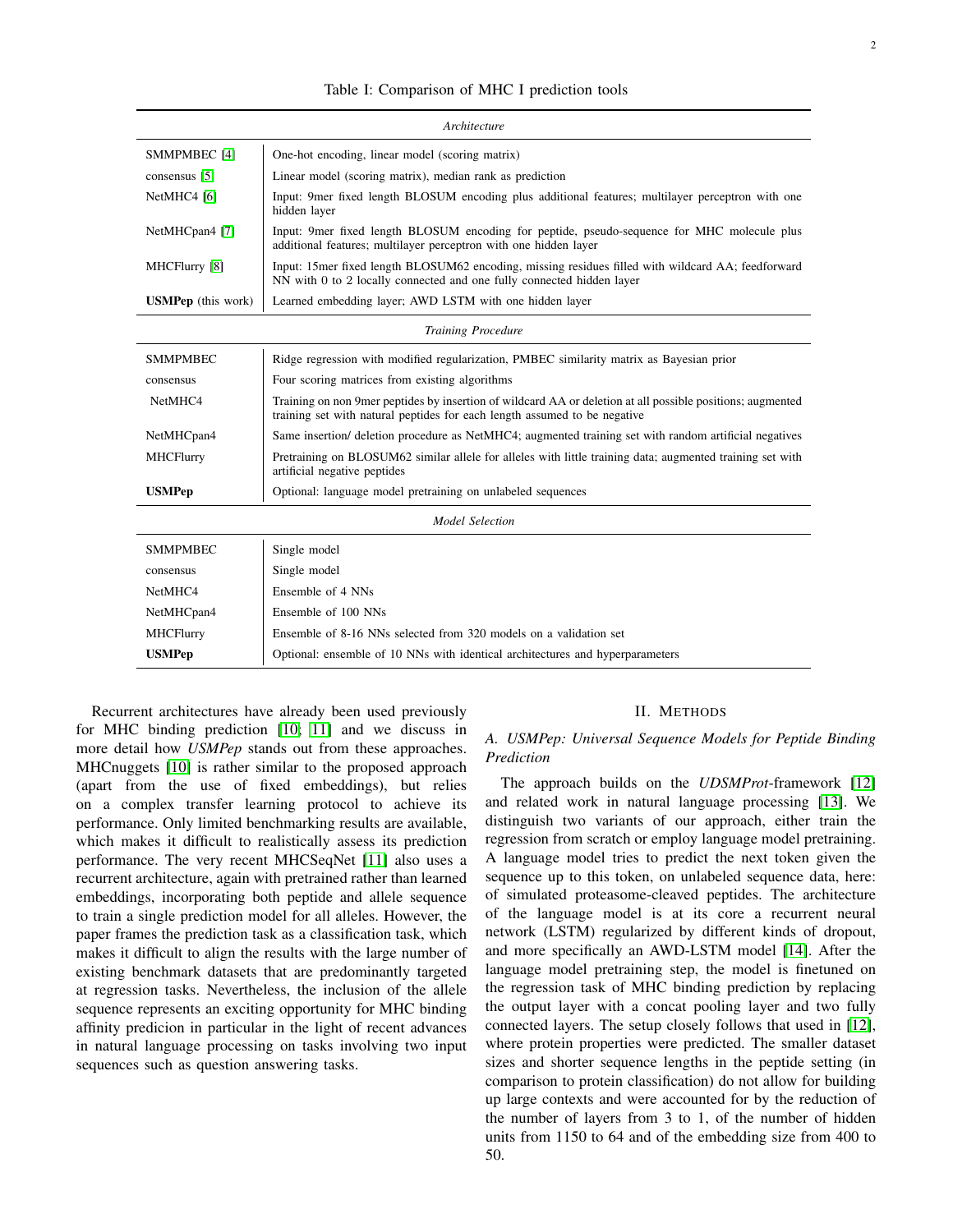| Dataset       | usage | total size | of<br>share<br>binders | # alleles | median<br>size | share of quant.<br>measurements | sequence<br>length |
|---------------|-------|------------|------------------------|-----------|----------------|---------------------------------|--------------------|
| MHC class I   |       |            |                        |           |                |                                 |                    |
| <b>BD2009</b> | train | 117326     | 0.25                   | 53        | 1971           | 0.58                            | $8 - 11$           |
| <b>Blind</b>  | test  | 27680      | 0.33                   | 53        | 470            | 0.58                            | $8 - 11$           |
| MHCFlurry18   | train | 120720     | 0.25                   | 32        | 3659           | 0.68                            | $8 - 15$           |
| IEDB16 1      | test  | 2827       | 0.54                   | 32        | 73             | $1.0\,$                         | 9                  |
| MHCFlurry18   | train | 68117      | 0.26                   | 7         | 6884           | 0.64                            | $8 - 15$           |
| <b>HPV</b>    | test  | 743        | 0.34                   | 7         | 125            | 0.37                            | $8 - 11$           |
| MHC class II  |       |            |                        |           |                |                                 |                    |
| Wang10        | train | 23 203     | 0.37                   | 24        | 999            | 1.0                             | $15 - 37$          |
| IEDB16 II     | test  | 15691      | 0.33                   | 24        | 641            | $1.0\,$                         | 15                 |

<span id="page-2-0"></span>Table II: Details of training and test datasets. The threshold for MHC class I binders is < 500 nM, except for the HPV dataset, where the threshold is  $< 100000 \text{ nM}$ . For MHC class II binders, the threshold is  $< 1000 \text{ nM}$ .

Similar to [\[12\]](#page-7-11), the training procedure included 1 cycle learning rate scheduling [\[15\]](#page-7-14) and discriminative learning rates [\[13\]](#page-7-12) during finetuning. Target variables for the regression model were log-transformed half-maximal inhibitory concentration  $(IC_{50})$ -values and a modified MSE loss function [\[8\]](#page-7-8) that allows to incorporate qualitative data.

Dropout rate, the number of training epochs, hidden layers, hidden units and embedding dimensions, were set based on selected alleles of a particular MHC class I dataset (*Kim14* [\[16\]](#page-7-15), see the detailed description below) by using the score on one of the provided cross-validation folds. The learning rate was determined based on range tests [\[15\]](#page-7-14). After this step, the aforementioned hyperparameters were kept fixed for all datasets and alleles both for MHC class I and class II prediction. In particular, neither hyperparameters nor models were selected based on test set scores.

For later convenience, the following acronyms refer to the prediction tools introduced in this work:

- USMPep\_FS\_sng single prediction model trained from scratch
- USMPep\_FS\_ens ensemble of ten prediction models trained from scratch
- USMPep\_LM\_sng single prediction model with language model pretraining
- USMPep LM ens ensemble of ten prediction models with language model pretraining

For simplicity, we consider ensembles of models with identical architectures and hyperparameters and average the final individual predictions.

#### *B. MHC Binding Prediction Datasets*

For the downstream task of peptide MHC binding prediction, we benchmarked our model on three MHC class I and one MHC class II binding affinity datasets (details listed in Tab. [II\)](#page-2-0). These datasets comprise peptide sequences and the corresponding binding affinities to specific MHC alleles.

*a) Kim14:* is a commonly used binding affinity dataset compiled by [\[16\]](#page-7-15), available on the Immune Epitope Database  $(IEDB)<sup>1</sup>$  $(IEDB)<sup>1</sup>$  $(IEDB)<sup>1</sup>$  [\[17\]](#page-7-16), and is split into a non-overlapping training (*BD2009*) and test set (*Blind*). Similar peptides (of same length with at least 80% sequence identity) shared by training and test set were removed from *Blind*. For *BD2009*, we selected the provided cross-validation split without similar peptides between the subsamples (*"cv gs"*). There are 53 class I alleles (human and mouse/ macaque alleles) with respectively 117 326 and 27 680 affinity measurements in *BD2009* and *Blind*.

For comparability with recently developed systematical benchmarks[\[2;](#page-7-1) [9\]](#page-7-3) we tested *USMPep* on two further MHC I datasets, which we refer to as *HPV* and IEDB 16. The training data of the tools reported in the literature vary in size and compilation. We trained our models on data provided by [\[8\]](#page-7-8) and refer to this dataset as *MHCFlurry18*. It is assembled from an IEDB snapshot of December 2017 and the *Kim14* dataset.

*b) HPV:* is a recently published dataset and consists of 743 affinity measurements of peptides derived from two human paillomavirus 16 (HPV16) proteins binding to seven HLA class I alleles [\[9\]](#page-7-3). Peptides were considered as binders if they had  $IC_{50}$ -values below  $100000 \text{ nM}$ . For peptides classified as non-binders, quantitative measurements are not available.

*c) IEDB16 I:* is made up of an IEDB snapshot of October 2016 [\[2\]](#page-7-1). It was filtered for quantitative measurements with  $IC_{50} \leq 50000 \text{ nM}$  and 9mer peptides. Training sequences of other tools were removed from the dataset. It consists of 2827 affinity measurements across 32 class I alleles. We removed any sequences occurring in the test dataset from our training data *MHCFlurry18*.

In addition, we trained and tested *USMPep* on MHC class II binding data:

*d) Wang10:* is an experimental binding affinity dataset from the IEDB site<sup>[2](#page-2-2)</sup> based on the dataset by [\[18\]](#page-7-17). We used it

<span id="page-2-1"></span><sup>1</sup><http://tools.iedb.org/main/datasets/>

<span id="page-2-2"></span><sup>2</sup><http://tools.iedb.org/mhcii/download/>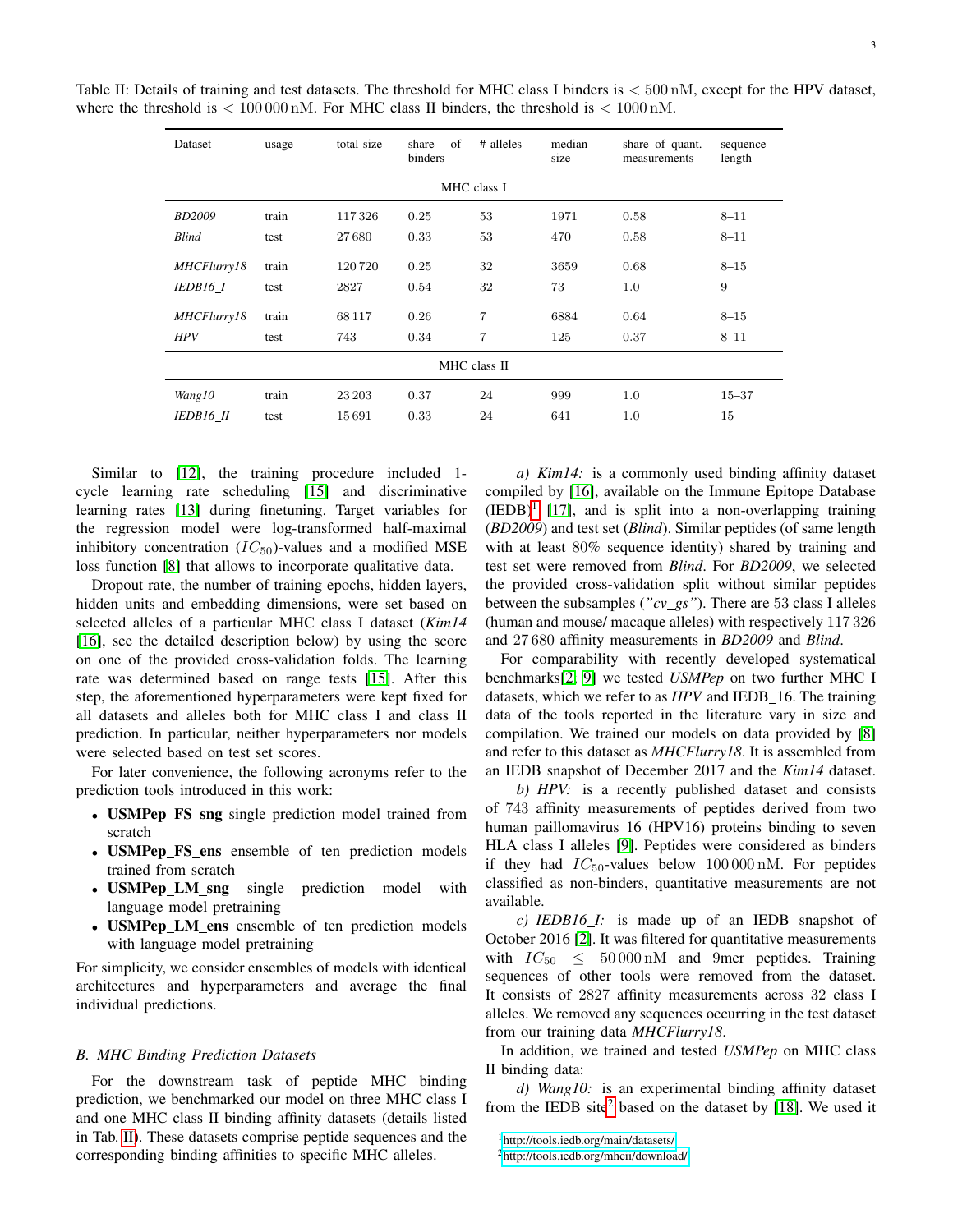to train our prediction tools.

*e) IEDB16 II:* is a MHC II test dataset provided by [\[2\]](#page-7-1) from the same IEDB snapshot as the MHC I *IEDB16 I* test set above, filtered for quantitative measurements with  $IC_{50} \leq 50000 \text{ nM}$  and 15mer peptides. After removing sequences present in the training data, 15 034 affinity measurements covering 24 alleles remained in the test dataset. We benchmarked our models on this dataset.

## <span id="page-3-2"></span>*C. Evaluation Metrics*

For performance evaluation, we consider two evaluation metrics that are most frequently considered in the literature [\[2;](#page-7-1) [8\]](#page-7-8): The area under curve of the receiver operating statistics (AUC ROC) measures the performance of binary classifying binders and non-binders. While AUC ROC is straightforward to evaluate, it comes with the disadvantage of having to specify a threshold to turn the targets into binary labels, which discards valuable label information during the evaluation procedure. As discussed in the previous section, there exist commonly applied threshold values for the datasets under consideration but the simplicity of this procedure neglects a possible allele dependence of these threshold values [\[19\]](#page-7-18). This issue is circumvented by the use of ranking metrics such as Spearman  $r$  that evaluate the correlation between the rankings of measured and predicted affinities. Spearman r can only be evaluated for quantitative measurements, which discards information when evaluating on test sets containing also qualitative measurements. For both metrics, we calculated error bars based on 95% empirical bootstrap confidence intervals. For single models, we report the mean performance across 10 runs and the maximal deviation of the point estimate compared to the lower and upper bounds provided by the respective confidence intervals as a convervative error estimate.

The prediction performance across different alleles that make up a single MHC benchmark dataset can be quantified in different ways. Overall performance measures can be calculated across multiple alleles by concatenating all target and prediction results and evaluating the respective metrics on this set. This predominantly used but rarely discussed method has to be contrasted with reporting the mean or the median of the respective performance measures across all alleles, which is the default evaluation metric for related tasks such as remote homology detection [\[20\]](#page-8-0) or transcription factor binding site prediction [\[21\]](#page-8-1). The difference between both evaluation approaches is related to the discussion about micro vs. macro averages for the evaluation of multi-class classification problems [\[22\]](#page-8-2). In particular, there are two fundamental differences between both evaluation approaches: First, the datasets enter the overall score with different weights determined by the size of the respective test sets, which is a weighting based on the experimental availability of binding affinities whereas the mean score assigns equal weight to all test sets. Second, the overall performance measure implicitly assumes that prediction scores are directly comparable across different alleles, which seems slightly questionable in the light of the discussion of allele-dependent binding thresholds [\[19\]](#page-7-18). To give the reader a complete picture of the prediction performance, we will report overall as well as mean scores. In any case, we advocate to provide individual prediction for all peptides, which allows to possibly redo the analysis using a difference performance metric at a later point in time. To this end, the peptide-wise binding affinity predictions for our tools are provided in the accompanying code repository.

# III. RESULTS

The results section is organized as follows: In Sec. [III-A](#page-3-0) we present a detailed evaluation of the performance of *USMPep* for MHC class I binding affinity prediction. This is done based on three different benchmark datasets that highlight different performance characteristics. In Sec. [III-B](#page-6-0) we investigate the applicability of our methods for MHC class II binding affinity prediction. Finally, we discuss language modeling on peptide data and its impact on downstream performance in Sec. [III-C.](#page-6-1)

## <span id="page-3-0"></span>*A. MHC Class I Binding Prediction*

*1) IEDB16 Dataset:* We open the assessment of MHC class I binding prediction with results on the *IEDB16* dataset that showcases the excellent predictive performance of *USMPep*. We compare to literature results that were evaluated in a recent comprehensive benchmark [\[2\]](#page-7-1) on this dataset. This benchmark includes evaluation metrics testing not only accuracy of binder classification, but also accuracy of binding affinity ranking and direct binding affinity prediction accuracy. Covering 32 HLA alleles, the *IEDB16* dataset reflects a broad spectrum of MHC molecules.

<span id="page-3-1"></span>

Figure 1: Comparison of MHC class I predictors. AUC ROC and Spearman r are evaluated on predictions for the *IEDB16 I* test set. AUC ROC could not be evaluated for alleles HLA-B-2704, HLA-B-1503 and HLA-B-1501, whereas Spearman  $r$ could not be computed for alleles HLA-B-1503 and HLA-B-1501. These alleles are therefore not included in the mean scores.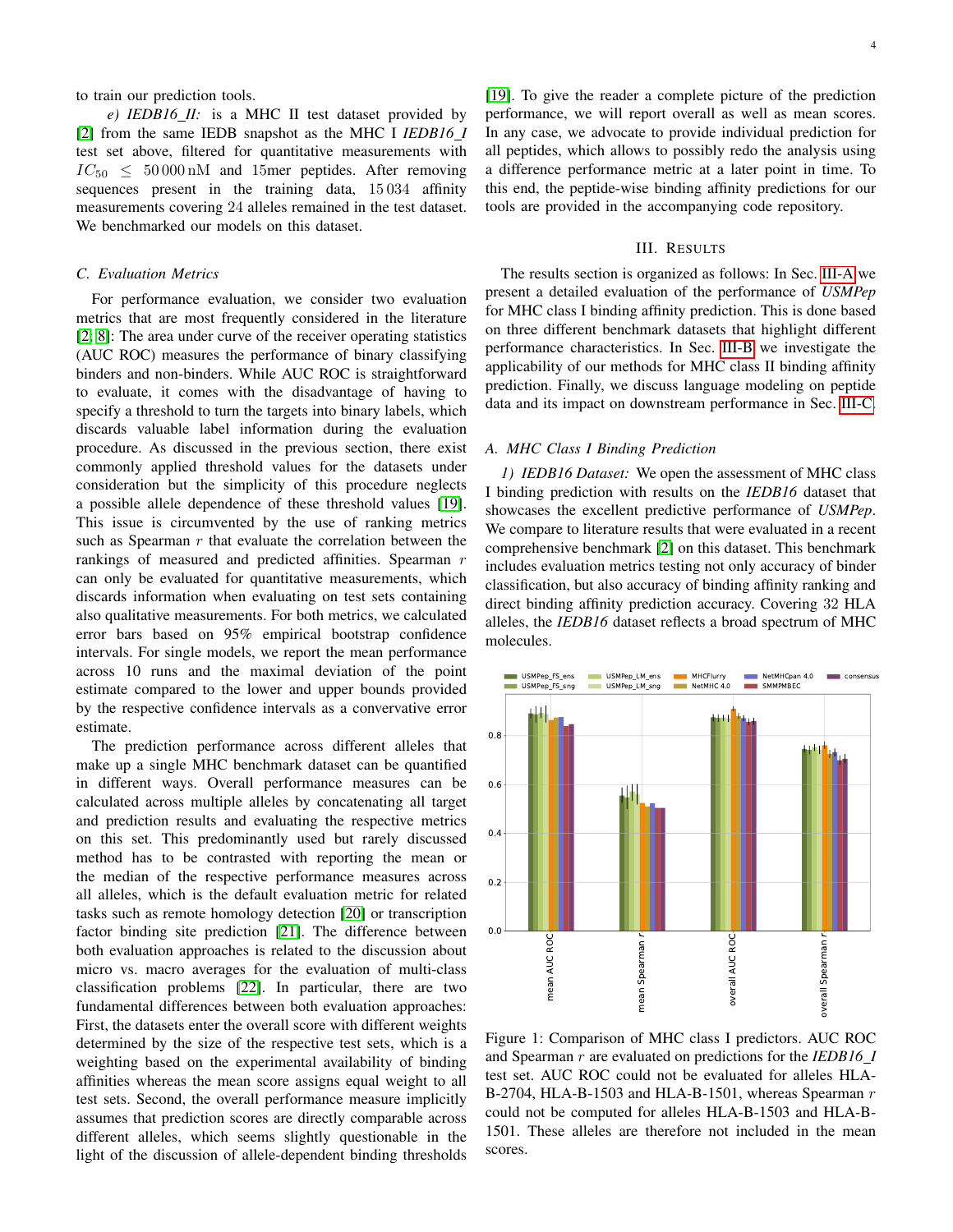<span id="page-4-0"></span>Table III: Benchmarking MHC class I predictors on recently published binding affinity data (*HPV16*). Predictive performance is evaluated by AUC ROC (threshold for binders  $< 100000 \,\mathrm{nM}$ ) on single alleles and across all alleles (mean and overall). The scores for literature approaches were calculated based on peptide-wise predictions provided in [\[9\]](#page-7-3).

| allele                | HLAA1 | HLAA11 | HLAA2 | HLAA24 | HLAA3 | HLAB15 | HLAB7 | mean AUC ROC | overall AUC ROC |
|-----------------------|-------|--------|-------|--------|-------|--------|-------|--------------|-----------------|
| USMPep_FS_ens         | 0.793 | 0.885  | 0.830 | 0.807  | 0.768 | 0.803  | 0.884 | 0.824(3)     | 0.814(3)        |
| USMPep FS sng         | 0.785 | 0.883  | 0.822 | 0.798  | 0.764 | 0.799  | 0.883 | 0.818(4)     | 0.808(4)        |
| USMPep_LM_ens         | 0.848 | 0.880  | 0.809 | 0.821  | 0.766 | 0.824  | 0.871 | 0.831(4)     | 0.815(3)        |
| $USM$ Pep $\_LM$ _sng | 0.813 | 0.869  | 0.805 | 0.802  | 0.755 | 0.805  | 0.854 | 0.813(5)     | 0.802(4)        |
| <b>MHCFlurry</b>      | 0.816 | 0.850  | 0.833 | 0.755  | 0.793 | 0.797  | 0.867 | 0.817(4)     | 0.809(4)        |
| NetMHC 3.4            | 0.841 | 0.867  | 0.793 | 0.765  | 0.840 | 0.825  | 0.884 | 0.831(3)     | 0.794(3)        |
| NetMHC 4.0            | 0.823 | 0.855  | 0.792 | 0.730  | 0.779 | 0.825  | 0.801 | 0.803(4)     | 0.780(3)        |
| NetMHcpan 2.8         | 0.756 | 0.863  | 0.787 | 0.778  | 0.794 | 0.857  | 0.880 | 0.818(4)     | 0.792(3)        |
| NetMHCpan 3.0         | 0.841 | 0.848  | 0.781 | 0.739  | 0.778 | 0.876  | 0.825 | 0.815(4)     | 0.787(3)        |
| NetMHCpan 4.0         | 0.839 | 0.854  | 0.805 | 0.742  | 0.784 | 0.891  | 0.836 | 0.820(3)     | 0.792(4)        |
| <b>SMM</b>            | 0.476 | 0.828  | 0.730 | 0.643  | 0.788 | 0.704  | 0.646 | 0.684(5)     | 0.695(4)        |
| <b>SMMPMBEC</b>       | 0.593 | 0.846  | 0.777 | 0.639  | 0.799 | 0.716  | 0.670 | 0.722(6)     | 0.723(4)        |
| Pickpocket 1.1        | 0.744 | 0.773  | 0.757 | 0.709  | 0.731 | 0.808  | 0.802 | 0.760(5)     | 0.708(4)        |
| consensus             | 0.570 | 0.870  | 0.772 | 0.687  | 0.767 | 0.832  | 0.756 | 0.751(5)     | 0.766(4)        |
| IEDB recommended      | 0.566 | 0.877  | 0.769 | 0.702  | 0.772 | 0.852  | 0.755 | 0.756(5)     | 0.772(4)        |
| NetMHCcons 1.1        | 0.807 | 0.872  | 0.797 | 0.777  | 0.819 | 0.847  | 0.889 | 0.827(4)     | 0.799(3)        |

In Fig. [1,](#page-3-1) we show overall AUC ROC and overall Spearman  $r$  as reported by [\[2\]](#page-7-1) for the latest versions of the NetMHC tools, MHCFlurry, SMMPMBEC and consensus and our scores for the different versions of *USMPep*. This is supplemented by mean AUC ROC and mean Spearman  $r$  compared to results provided in the data repository accompanying [\[2\]](#page-7-1). For the latter error bars could not be calculated for the literature approaches due to the fact that only allele-wise scores but no peptide-wise predictions were provided. In the light of the issues discussed in Sec. [II-C,](#page-3-2) we advocate the use of mean scores rather than overall scores. For easy comparability, we also provide overall scores as they are used predominantly in the literature. It turns out that an ensemble of ten predictors with language model pretraining (*USMPep\_LM\_ens*), reaches the highest scores in both mean evaluation metrics. In this respect the results of all four *USMPep*-variants are consistent with each other and similar (within error bars) to the result of MHCFlurry, the best-performing method in the benchmark [\[2\]](#page-7-1). This result stresses the claims of excellent prediction performance even for a single model trained from scratch. Interestingly, the performance of all proposed prediction tools is slightly worse when considering overall scores. In particular, in terms of overall AUC ROC none of our predictors is consistent with MHCFlurry within error bars. We further investigated the origin of this performance deficiency and found that it could be traced back to a single allele, HLA-B-3801, which is peculiar in the sense that 172 of the 176 test set samples fall into a single Hobohl cluster [\[16\]](#page-7-15) of sequences with more than 80% sequence similarity, i.e. show a particularly high sequence identity that is not seen in other test datasets. These 172 samples constitute a sizable amount of the overall 2827 test samples and strongly influence the predictive performance when using overall performance metrics. With this single

exception in terms of overall ROC AUC, our proposed methods are consistent with the best-performing methods for all MHC I benchmark datasets both for overall and mean performance metrics.

*2) HPV Dataset:* As the training data is not publicly available for some MHC I prediction tools, a possible overlap between training and test datasets and correspondingly an overestimation of the predictive performance cannot be excluded. The same applies to the most common procedure of reducing the overlap between training and test set by merely removing sequences from the test set that are also contained in the training set in identical form rather than using more elaborate measures for sequence similarity. These issues can be circumvented by a performance evaluation on a dataset of different origin that has so far not been used to train MHC prediction tools. This applies to the recently released *HPV* binding affinity data [\[9\]](#page-7-3). However, in this benchmark, it is not possible to disentangle superior prediction performance due to larger amounts of training data from algorithmic advances since size and compilation of the training set of the algorithms vary.

As there are only quantitative measurements for the peptides considered as binders, we chose to evaluate the predictive performance only based on AUC ROC. We report the performance of all models considered in [\[9\]](#page-7-3) and our tools measured by AUC ROC in Tab. [III,](#page-4-0) where we used the predictions provided by [\[9\]](#page-7-3). Our *USMPep* tools show an excellent prediction performance. For three out of seven alleles an *USMPep*-model even reaches the highest AUC ROC. All neural-network-based predictors show a similar AUC ROC evaluated across all measurements in the dataset, while the ensemble with language model pretraining (*USMPep LM ens*) shows the highest mean and overall scores among all prediction tools. As for the *IEDB16* dataset, even the single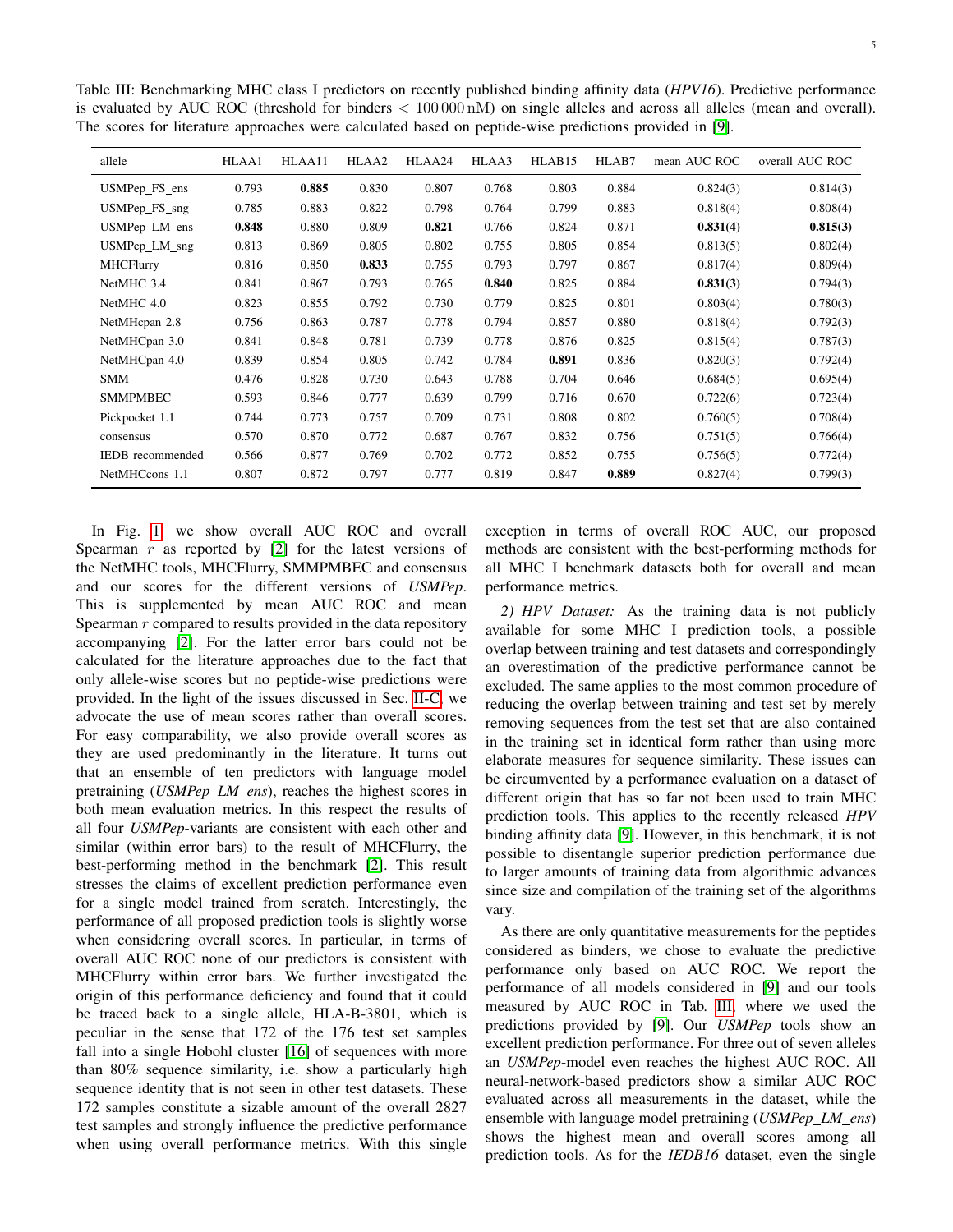### model *USMPep*-tools are very competitive.

<span id="page-5-0"></span>

<span id="page-5-1"></span>mean Spearman r overall AUC ROC overall <sup>S</sup> pearmanr $0.0$ 0.2  $0.4$  $0.6$ 0.8 USMPep\_FS\_ens USMPep\_FS\_sng USMPep\_LM\_ens USMPep\_LM\_sng MHCFlurry

Figure 2: Evaluating MHC class I predictors on recently published binding affinity data (*HPV16*) grouped by peptide length. Predictive performance is evaluated by AUC ROC. For allele-wise and overall performance comparisons see Tab. [III](#page-4-0)

It is instructive to investigate the performance of the different MHC prediction tools restricted to peptides of a certain length, which is only possible for the HPV dataset, where pepeptide-wise predictions for all literature approaches are provided. The result of such an analysis is shown in Fig. [2.](#page-5-0) Our tools outperform the other models on 11mer peptides. On 10mer peptides, our ensemble with language model pretraining (*USMPep LM ens*) and NetMHC 3.3 show a higher AUC ROC than the other tools. For 9mers our model is outperformed by most other tools and shows worse performance on 8mers. This performance gap can be explained by the fact that the internal state of the recurrent neural network has to build up over the sequence. The longer the peptide, the more context is available, which is why *USMPep* generates more accurate predictions for long sequences than for shorter ones. **Example 12**<br>
(a)<br>
(a)<br>
(a)<br>
(a)<br>
(a)<br>
Figure 3: Evaluating MHC class I predictors on recently class 1 binding<br>
integrable binding infinity data (*HPV16)* grouped by populate the *Kimi4 Bill*<br>
It is instructive to investi

*3) Kim14 Dataset:* As final benchmark dataset for MHC class I prediction, we consider the *Kim14* dataset that is interesting for a number of reasons: In order to investigate how the predictive power of our approach depends on the size of the training data set, we trained and tested our model on the *Kim14 BD2009* and *Blind* data. The authors of [\[8\]](#page-7-8) kindly provided us with the *Blind* predictions of their tool trained on *BD2009*, which allow for a direct comparison with a state-ofthe-art tool. Corresponding training routines are by now also available in the code repository accompanying [\[8\]](#page-7-8).

First, we compare the prediction success measured by AUC ROC and Spearman r computed across all alleles (Fig. [3\)](#page-5-1). No MHCFlurry predictors exist for alleles HLA-B-2703, HLA-B-0803 and HLA-B3801 with rank 45, 49 and 52 due to insufficient training data. These alleles were therefore also excluded for the scores of our tools. The predictors perform

Figure 3: Performance of *USMPep* and MHCFlurry on MHC class I binding prediction. Both models were trained on the *Kim14 BD2009* data. AUC ROC and Spearman r were evaluated on the predictions for the *Blind* test set. AUC ROC could not be evaluated for allele HLA-B-4601, whereas Spearman  $r$  could not be computed for allele HLA-B-4601 and HLA-B-2703. These alleles are therefore not included in the mean scores.

tool *USMPep LM ens* performs only slightly better than *USMPep FS ens* trained from scratch. This also holds for the single model versions. Both *USMPep* ensemble predictors are compatible with MHCFlurry.

<span id="page-5-2"></span>

Figure 4: Performance of our MHC I prediction tools compared to MHCFlurry on single alleles. Spearman  $r$  was calculated for predictions on the *Kim14 Blind* data for alleles with more than 25 quantitative measurements. The predictors were trained on *Kim14 BD2009*. The alleles are ranked by the size of the corresponding training set (9528 peptides for rank 0 to 136 tpeptides with rank 52). No MHCFlurry predictors were provided for alleles HLA-B-2703, HLA-B-0803 and HLA-B-3801 with rank 45, 49 and 52.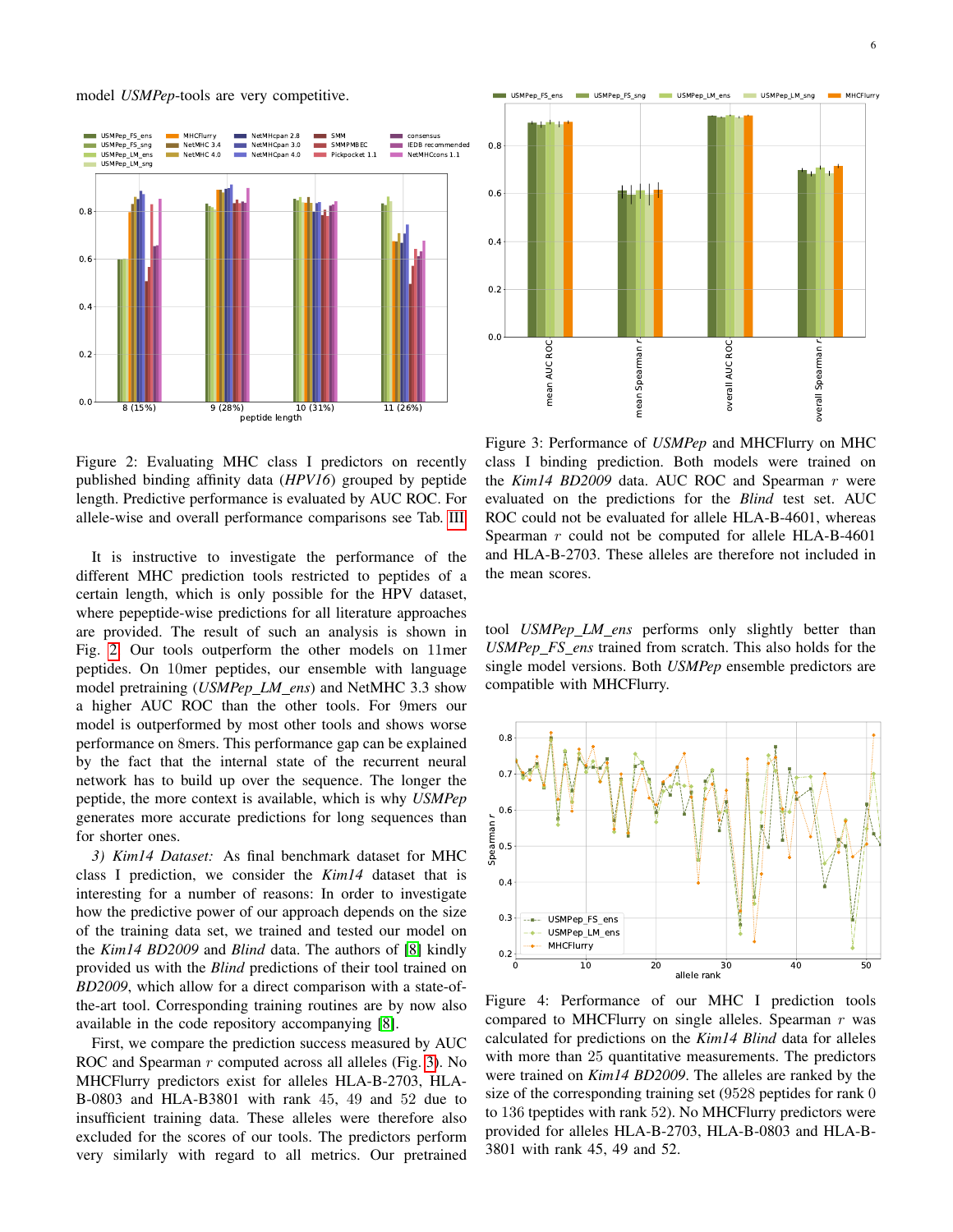Second, to examine the impact of the training set size, we report allele-wise Spearman  $r$  scores in Fig. [4](#page-5-2) for our predictors and MHCFlurry. The alleles are ranked by the size of the corresponding training set. While 9528 training sequences exist for the rank 0 MHC molecule HLA-A-0201 there are only 136 training peptides for allele HLA-B-3801 with rank 52. Spearman  $r$  is only shown for alleles with more than 25 quantitative measurements. The allelewise performance gap between the tools becomes more pronounced the less training data are available, yet none of the models outperforms the others for the subset of alleles with less than 1000 training data points (rank 33 to 52). This is interesting considering the fact that for alleles with fewer than 1000 training measurements, MHCFlurry was pretrained on an augmented training set with measurements from BLOSUM similar alleles, *USMPep\_LM\_ens* was pretrained on a large corpus of unlabeled peptides and *USMPep FS ens* in contrast only saw the training sequences corresponding to one MHC molecule. These results stress that further efforts might be required to truly leverage the potential of unlabeled peptide data in order to observe similar improvements as seen for proteins [\[12\]](#page-7-11) in particular for small datasets.

### <span id="page-6-0"></span>*B. MHC Class II Binding Prediction*

<span id="page-6-2"></span>

Figure 5: Comparison of MHC class II predictors. AUC ROC and Spearman  $r$  were evaluated on predictions for the *IEDB16 II* test set.

Turning to MHC Class II binding prediction, we aim to demonstrate the universality of our approach beyond its applicability to different MHC I alleles. Here, we stress again that we use the same model architecture, the same pretrained language model in case of pretraining, and even the same set of hyperparameters for all MHC class I and class II alleles. The main difference between and MHC class I and class II binding prediction is the typically larger length of 15 amino acids for MHC class II compared to at most 11 for MHC class I. The analysis of the prediction performance in dependence of the length of the peptide in the previous section suggests that

this setting is particularly suitable for the *USMPep* prediction tools. Unfortunately, the reported literature results vary widely concerning the selection of training data, which makes it difficult to distinguish between algorithmic improvements and improvements due to larger amounts of training data.

The *USMPep* prediction tools, and in particular the ensemble variants, show a solid performance compared to literature results, see Fig. [5.](#page-6-2) Whereas the *USMPep*-predictors always provided the best-performing method for MHC class I prediction, it is outperformed for MHC class II by *NetMHCIIpan* and *nn align*. We deliberately decided to train on *Wang10* instead of a more recent IEDB snapshot to work on a well-defined published dataset. However, this makes it hard to assess if the performance differences between our results and the best-performing methods can be attributed to the fact that the *USMPep*-predictors were trained using IEDB data up to 2010 whereas in particular the best-performing tools were trained on larger amounts and more recent data or if there a particular intricacies inherent to the MHC class II prediction task.

# <span id="page-6-1"></span>*C. Language Modeling on Peptide Data and its Impact on Downstream Performance*

As final analysis, we analyze language modeling on peptide data and its impact on MHC binding affinity prediction as downstream task. To this end, we constructed a dataset of simulated proteasome-cleaved peptides to pretrain *USMpep* on a large corpus of unlabeled sequences. We filtered the SwissProt release 2018\_10 for the human proteome and employed NetChop [\[23\]](#page-8-3) to obtain proteasome cleavage sites for these proteins. The stochastic process of protein slicing was modeled by cutting with the cleavage probability provided by NetChop. We discarded sequences of less than eight and more than 20 amino acids length and obtained 6 547 641 peptides. We compare the performance of a peptide language model to that of a language model trained on human protein data using prediction accuracy as metric.

<span id="page-6-3"></span>Table IV: Language model and MHC class I binding affinity prediction performance. The downstream performance corresponds to an ensemble of 10 predictors trained on the *MHCFlurry18* and evaluated on the *IEDB16 I* test set.

| Model          | LM accuracy | Downstream (mean) |              |  |
|----------------|-------------|-------------------|--------------|--|
|                |             | <b>AUC ROC</b>    | Spearman $r$ |  |
| $LM$ (protein) | 0.137       | 0.90(2)           | 0.55(4)      |  |
| $LM$ (peptide) | 0.206       | 0.89(2)           | 0.57(4)      |  |
| From scratch   |             | 0.89(2)           | 0.55(3)      |  |

The results in terms of language model performance along with the corresponding downstream performance (MHC) on the regression task are compiled in Tab. [IV](#page-6-3) and allow a number of interesting observations: First, the language model performance on protein data is considerably lower than the accuarcy of 0.41 reported in the literature [\[12\]](#page-7-11), which is due to the considerably smaller model (1 instead of 3 layers; 64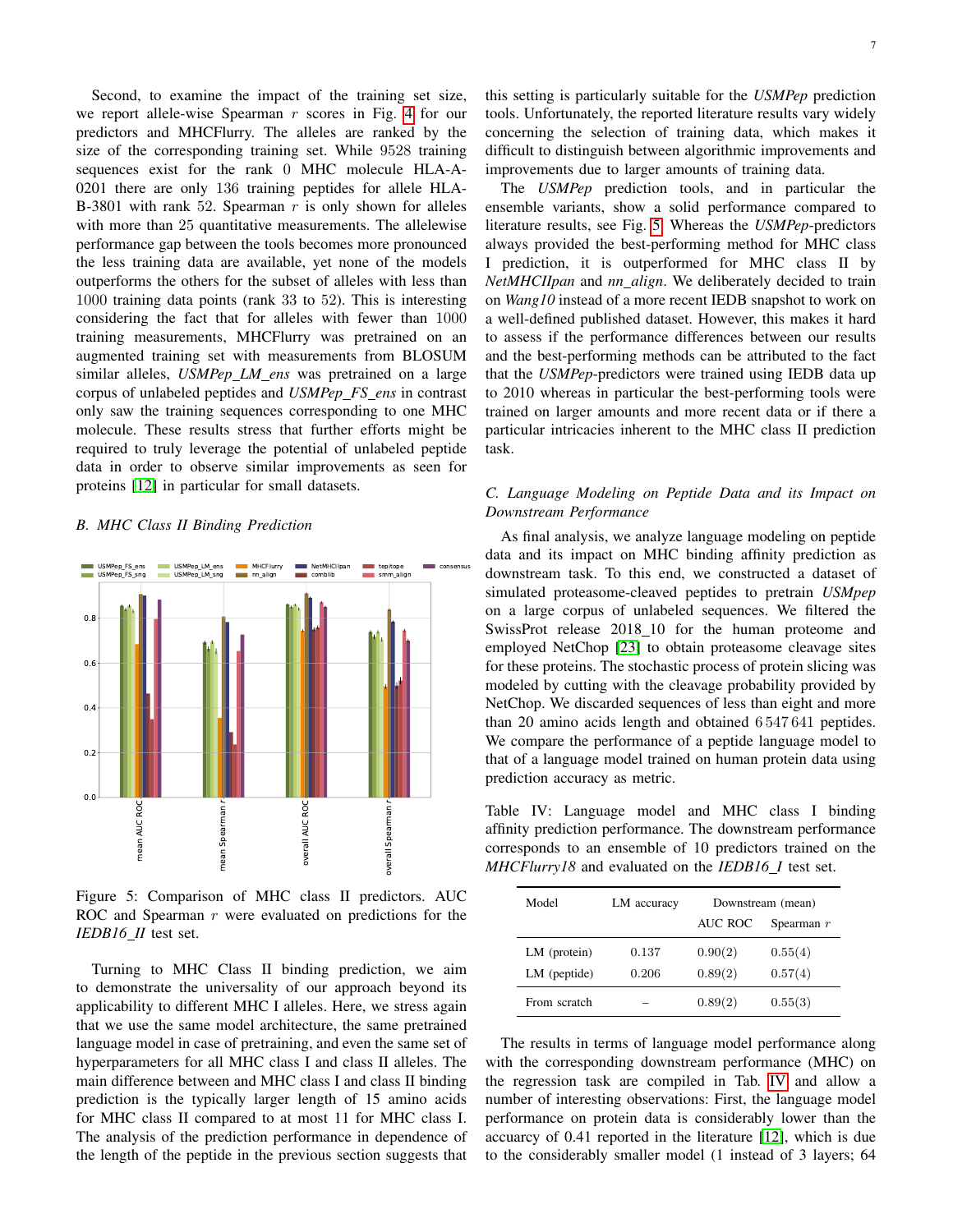instead of 1150 hidden units; embedding size of 50 instead of 400). Second, the language model performance increases when training on (proteasome-cleaved) peptide data. This is interesting since the language modeling task on peptide data poses additional difficulties as the sequences are comparably short and the model thus cannot build up a lot of context. Additionally, the model does not only have to learn the normal language model task for protein data but implicitly has to learn to stochastically predict cleavage sites. The details of the language model pretraining directly impact the downstream performance and show a consistent trend across all experiments described above even though the differences in downstream performance stay small and mostly remain consistent within error bars. Consistent with the general trend, the most downstream-task-adapted pretraining on peptide data performs best, generally performing slightly better than the corresponding model trained from scratch.

## IV. CONCLUSIONS

In this work, we put forward *USMPep*, a recurrent neural network that shows excellent performance on three popular MHC class I binding prediction datasets as well as a solid performance on MHC class II binding prediction. Most remarkably, this is achieved with a standard training procedure without incorporating artificial negative peptides, complicated transfer learning protocols or ensembling strategies and without relying on heuristics.

A central issue that prevents a true comparability of algorithmic approaches to the problem is the fact that the datasets that were used to train the prediction models differ between different literature approaches and are often not publicly available. This entangles the predictive power of a given algorithm with the data it was trained on. This urges for the creation of appropriate benchmarking repository along with standardized evaluation procedures to allow for a structured benchmarking of MHC binding prediction algorithms. As a first step, we advocate to provide binding affinity predictions for all peptides to allow fine-grained comparisons of the overall predictive performance even at a later stage as opposed to reporting just a single score summarizing the performance across all datasets.

#### ACKNOWLEDGEMENTS

The source code and links to pretrained models are available at [https://github.com/nstrodt/USMPep.](https://github.com/nstrodt/USMPep) The authors thank Patrick Wagner for discussions and work on related topics. The authors thank Timothy O'Donnell for correspondence and for kindly providing MHCFlurry predictions on the *Kim14* dataset. This work was supported by the Bundesministerium für Bildung und Forschung (BMBF) through the Berlin Big Data Center under Grant 01IS14013A and the Berlin Center for Machine Learning under Grant 01IS18037I. *USMPep* was implemented using PyTorch [\[24\]](#page-8-4) and fast.ai [\[25\]](#page-8-5).

#### **REFERENCES**

<span id="page-7-0"></span>[1] L. Scheetz, K. S. Park, Q. Li, P. R. Lowenstein, M. G. Castro, A. Schwendeman, and J. J. Moon, "Engineering patient-specific cancer

- <span id="page-7-1"></span>[2] W. Zhao and X. Sher, "Systematically benchmarking peptide-MHC binding predictors: From synthetic to naturally processed epitopes," *PLOS Computational Biology*, vol. 14, no. 11, p. e1006457, Nov. 2018. [Online]. Available: <https://doi.org/10.1371/journal.pcbi.1006457>
- <span id="page-7-2"></span>[3] S. Mei, F. Li, A. Leier, T. T. Marquez-Lago, K. Giam, N. P. Croft, T. Akutsu, A. I. Smith, J. Li, J. Rossjohn, A. W. Purcell, and J. Song, "A comprehensive review and performance evaluation of bioinformatics tools for HLA class I peptide-binding prediction," *Briefings in Bioinformatics*, Jun. 2019. [Online]. Available:<https://doi.org/10.1093/bib/bbz051>
- <span id="page-7-4"></span>[4] Y. Kim, J. Sidney, C. Pinilla, A. Sette, and B. Peters, "Derivation of an amino acid similarity matrix for peptide:MHC binding and its application as a Bayesian prior," *BMC Bioinformatics*, vol. 10, no. 1, p. 394, 2009. [Online]. Available: <https://doi.org/10.1186/1471-2105-10-394>
- <span id="page-7-5"></span>[5] M. Moutaftsi, B. Peters, V. Pasquetto, D. C. Tscharke, J. Sidney, H.-H. Bui, H. Grey, and A. Sette, "A consensus epitope prediction approach identifies the breadth of murine TCD8+-cell responses to vaccinia virus," *Nature Biotechnology*, vol. 24, no. 7, pp. 817–819, 2006. [Online]. Available: <https://doi.org/10.1038/nbt1215>
- <span id="page-7-6"></span>[6] M. Andreatta and M. Nielsen, "Gapped sequence alignment using artificial neural networks: application to the MHC class I system," *Bioinformatics*, vol. 32, no. 4, pp. 511–517, Oct. 2015. [Online]. Available: [https:](https://doi.org/10.1093/bioinformatics/btv639) [//doi.org/10.1093/bioinformatics/btv639](https://doi.org/10.1093/bioinformatics/btv639)
- <span id="page-7-7"></span>[7] V. Jurtz, S. Paul, M. Andreatta, P. Marcatili, B. Peters, and M. Nielsen, "NetMHCpan-4.0: Improved Peptide–MHC Class I Interaction Predictions Integrating Eluted Ligand and Peptide Binding Affinity Data," *The Journal of Immunology*, vol. 199, no. 9, pp. 3360–3368, 2017. [Online]. Available: <https://doi.org/10.4049/jimmunol.1700893>
- <span id="page-7-8"></span>[8] T. J. O'Donnell, A. Rubinsteyn, M. Bonsack, A. B. Riemer, U. Laserson, and J. Hammerbacher, "MHCflurry: Open-Source Class I MHC Binding Affinity Prediction," *Cell Systems*, vol. 7, no. 1, pp. 129–132.e4, Jul. 2018. [Online]. Available:<https://doi.org/10.1016/j.cels.2018.05.014>
- <span id="page-7-3"></span>[9] M. Bonsack, S. Hoppe, J. Winter, D. Tichy, C. Zeller, M. D. Küpper, E. C. Schitter, R. Blatnik, and A. B. Riemer, "Performance Evaluation of MHC Class-I Binding Prediction Tools Based on an Experimentally Validated MHC–Peptide Binding Data Set," *Cancer Immunology Research*, vol. 7, no. 5, pp. 719–736, Mar. 2019. [Online]. Available:<https://doi.org/10.1158/2326-6066.cir-18-0584>
- <span id="page-7-9"></span>[10] R. Bhattacharya, A. Sivakumar, C. Tokheim, V. B. Guthrie, V. Anagnostou, V. E. Velculescu, and R. Karchin, "Evaluation of machine learning methods to predict peptide binding to MHC Class I proteins," *bioRxiv*, 2017. [Online]. Available:<https://doi.org/10.1101/154757>
- <span id="page-7-10"></span>[11] P. Phloyphisut, N. Pornputtapong, S. Sriswasdi, and E. Chuangsuwanich, "MHCSeqNet: a deep neural network model for universal MHC binding prediction," *BMC Bioinformatics*, vol. 20, no. 1, May 2019. [Online]. Available: <https://doi.org/10.1186/s12859-019-2892-4>
- <span id="page-7-11"></span>[12] N. Strodthoff, P. Wagner, M. Wenzel, and W. Samek, "UDSMProt: Universal Deep Sequence Models for Protein Classification," *bioRxiv*, 2019. [Online]. Available:<https://doi.org/10.1101/704874>
- <span id="page-7-12"></span>[13] J. Howard and S. Ruder, "Universal language model fine-tuning for text classification," in *Proceedings of the 56th Annual Meeting of the Association for Computational Linguistics (Volume 1: Long Papers)*. Melbourne, Australia: Association for Computational Linguistics, Jul. 2018, pp. 328–339. [Online]. Available:<https://doi.org/10.18653/v1/p18-1031>
- <span id="page-7-13"></span>[14] S. Merity, N. S. Keskar, and R. Socher, "Regularizing and optimizing LSTM language models," *arXiv preprint arXiv:1708.02182*, 2017. [Online]. Available: <https://www.arxiv.org/abs/1708.02182>
- <span id="page-7-14"></span>[15] L. N. Smith, "A disciplined approach to neural network hyper-parameters: Part 1 - learning rate, batch size, momentum, and weight decay," *arXiv preprint arXiv:1803.09820*, 2018. [Online]. Available: [https://www.arxiv.org/abs/1803.](https://www.arxiv.org/abs/1803.09820) [09820](https://www.arxiv.org/abs/1803.09820)
- <span id="page-7-15"></span>[16] Y. Kim, J. Sidney, S. Buus, A. Sette, M. Nielsen, and B. Peters, "Dataset size and composition impact the reliability of performance benchmarks for peptide-MHC binding predictions," *BMC Bioinformatics*, vol. 15, no. 1, p. 241, 2014. [Online]. Available:<https://doi.org/10.1186/1471-2105-15-241>
- <span id="page-7-16"></span>[17] R. Vita, S. Mahajan, J. A. Overton, S. K. Dhanda, S. Martini, J. R. Cantrell, D. K. Wheeler, A. Sette, and B. Peters, "The Immune Epitope Database (IEDB): 2018 update," *Nucleic Acids Research*, vol. 47, no. D1, pp. D339–D343, 10 2018. [Online]. Available:<https://doi.org/10.1093/nar/gky1006>
- <span id="page-7-17"></span>[18] P. Wang, J. Sidney, Y. Kim, A. Sette, O. Lund, M. Nielsen, and B. Peters, "Peptide binding predictions for HLA DR, DP and DQ molecules," *BMC Bioinformatics*, vol. 11, no. 1, p. 568, 2010. [Online]. Available: <https://doi.org/10.1186/1471-2105-11-568>
- <span id="page-7-18"></span>[19] S. Paul, D. Weiskopf, M. A. Angelo, J. Sidney, B. Peters, and A. Sette, "HLA Class I Alleles Are Associated with Peptide-Binding Repertoires of Different Size, Affinity, and Immunogenicity," *The Journal of Immunology*, vol. 191, no. 12, pp. 5831–5839, 2013. [Online]. Available: [https://doi.org/10.4049/](https://doi.org/10.4049/jimmunol.1302101)